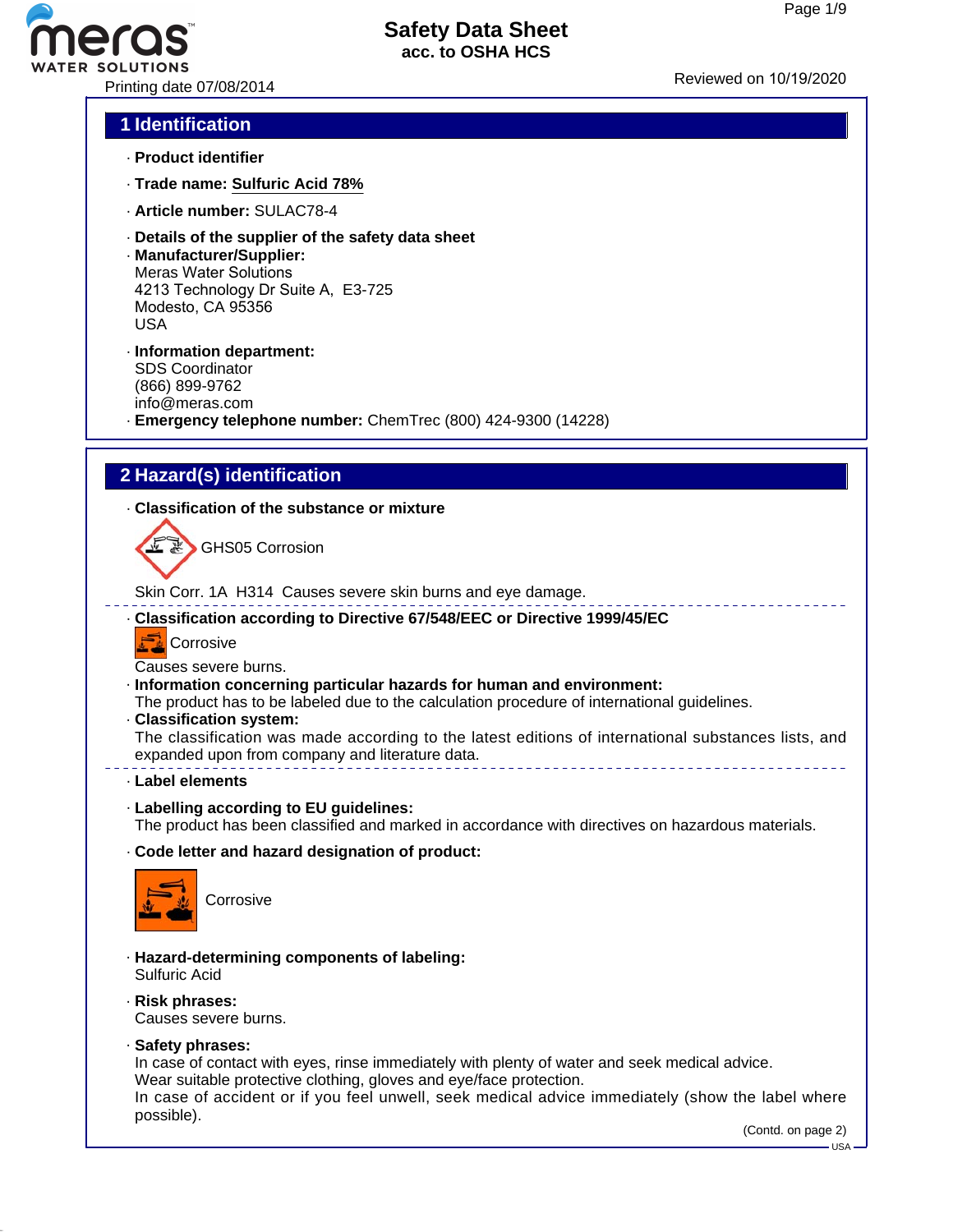ER SOLUTIONS<br>Printing date 07/08/2014 Printing date 07/08/2014

**Trade name: Sulfuric Acid 78%**



## **3 Composition/information on ingredients**

· **Chemical characterization: Mixtures**

· **Description:** Mixture of the substances listed below with nonhazardous additions.

· **Dangerous components:**

7664-93-9 Sulfuric Acid 78.0%

#### **4 First-aid measures**

- · **Description of first aid measures**
- · **General information:** Immediately remove any clothing soiled by the product.
- · **After inhalation:** In case of unconsciousness place patient stably in side position for transportation.
- · **After skin contact:** Immediately wash with water and soap and rinse thoroughly.
- · **After eye contact:** Rinse opened eye for several minutes under running water. Then consult a doctor.
- · **After swallowing:** Drink copious amounts of water and provide fresh air. Immediately call a doctor.
- · **Information for doctor:**
- · **Most important symptoms and effects, both acute and delayed** No further relevant information available.
- · **Indication of any immediate medical attention and special treatment needed** No further relevant information available.

## **5 Fire-fighting measures**

- · **Extinguishing media**
- · **Suitable extinguishing agents:**

CO2, extinguishing powder or water spray. Fight larger fires with water spray or alcohol resistant foam.

- · **Special hazards arising from the substance or mixture** No further relevant information available.
- · **Advice for firefighters**
- · **Protective equipment:** No special measures required.

(Contd. on page 3)

 $-1$ ISA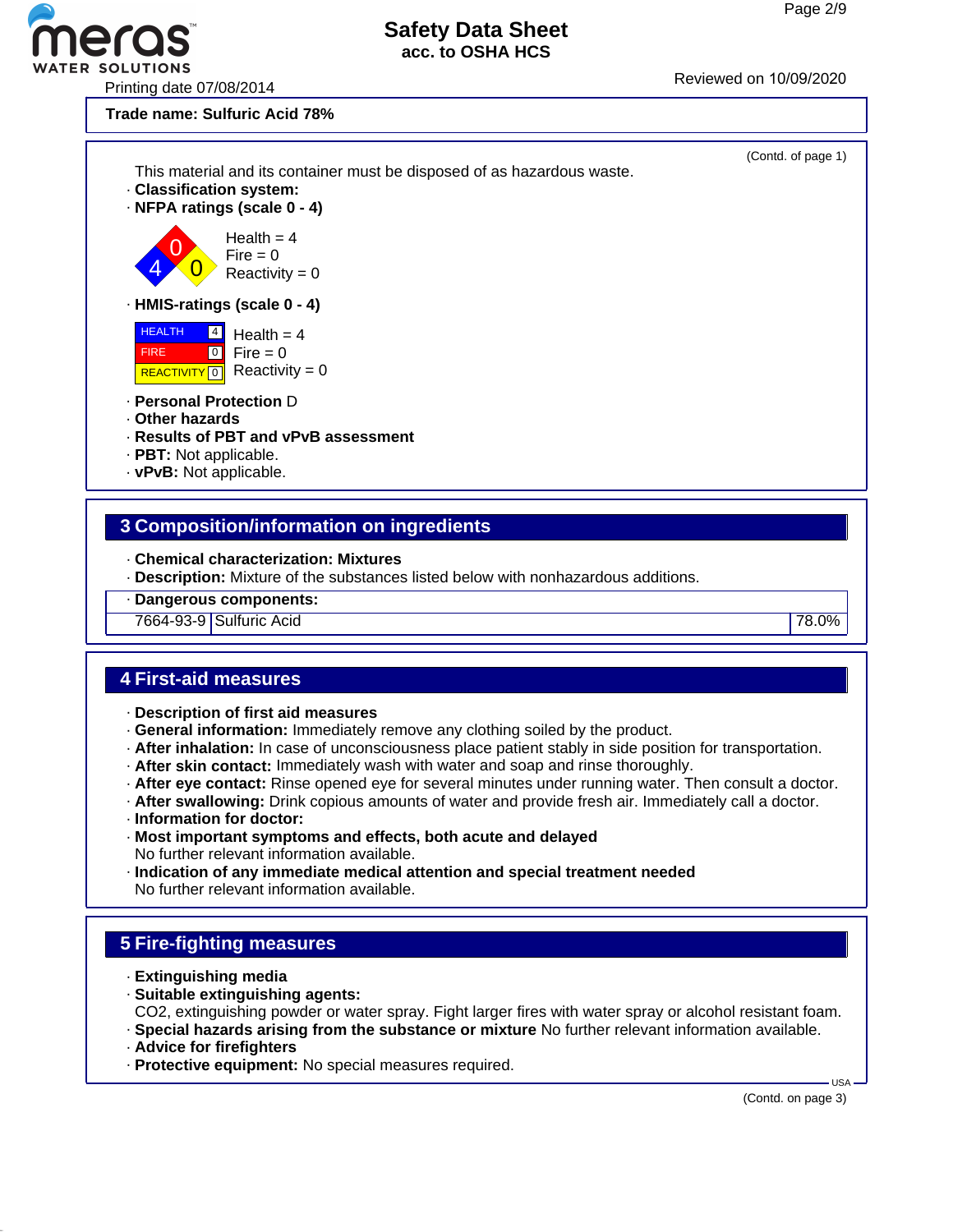Printing date 07/08/2014 Reviewed on 10/19/20<sup>20</sup>

**Trade name: Sulfuric Acid 78%**

(Contd. of page 2)

#### **6 Accidental release measures**

- · **Personal precautions, protective equipment and emergency procedures** Wear protective equipment. Keep unprotected persons away.
- · **Environmental precautions:** Dilute with plenty of water.

Do not allow to enter sewers/ surface or ground water.

- · **Methods and material for containment and cleaning up:** Absorb with liquid-binding material (sand, diatomite, acid binders, universal binders, sawdust). Use neutralizing agent. Dispose contaminated material as waste according to item 13. Ensure adequate ventilation. · **Reference to other sections** See Section 7 for information on safe handling.
- See Section 8 for information on personal protection equipment.
- See Section 13 for disposal information.

## **7 Handling and storage**

· **Handling:**

· **Precautions for safe handling** Ensure good ventilation/exhaustion at the workplace. Prevent formation of aerosols.

· **Information about protection against explosions and fires:** No special measures required.

- · **Conditions for safe storage, including any incompatibilities**
- · **Storage:**
- · **Requirements to be met by storerooms and receptacles:** The recommended storage temperature is above 32F, preferably at room temperature (70F) Store closed containers in a cool, dry, well-ventilated area with acid-resistant floors. Keep
- out of direct sunlight and away from water, heat and incompatible materials.
- · **Information about storage in one common storage facility:** Not required.
- · **Further information about storage conditions:** Keep receptacle tightly sealed.
- · **Specific end use(s)** No further relevant information available.

#### **8 Exposure controls/personal protection**

· **Additional information about design of technical systems:** No further data; see item 7.

· **Control parameters**

· **Components with limit values that require monitoring at the workplace:**

#### **7664-93-9 Sulfuric Acid**

- PEL Long-term value: 1 mg/m<sup>3</sup>
- REL Long-term value: 1 mg/m<sup>3</sup>
- TLV Long-term value:  $0.2^*$  mg/m<sup>3</sup>
	- \*as thoracic fraction

· **Additional information:** The lists that were valid during the creation were used as basis.

(Contd. on page 4)

USA

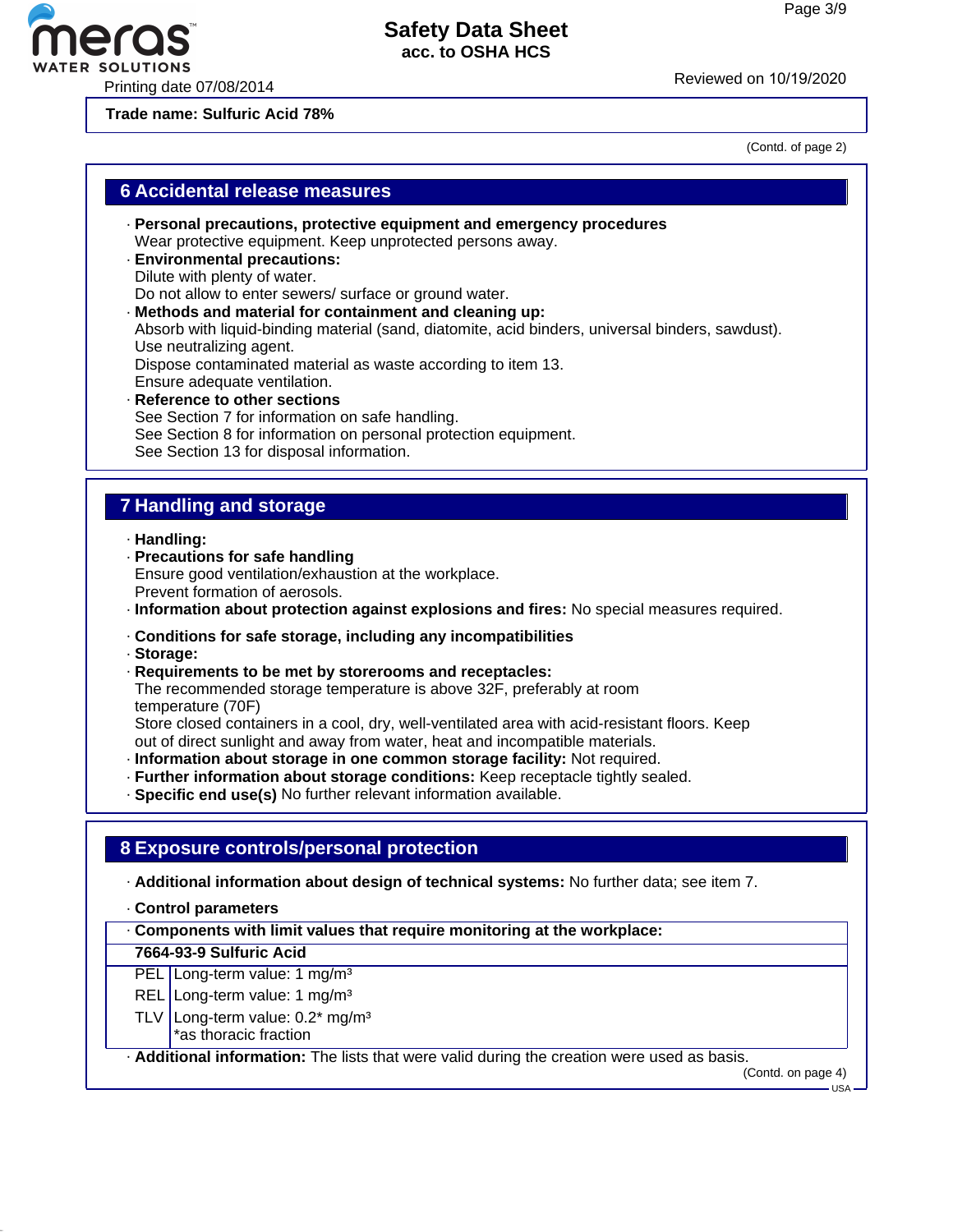## **R SOLUTIONS**

## **Safety Data Sheet acc. to OSHA HCS**

Printing date 07/08/2014 **Reviewed on 10/19/2020** 

**Trade name: Sulfuric Acid 78%**

(Contd. of page 3)

- · **Exposure controls**
- · **Personal protective equipment:**
- · **General protective and hygienic measures:** Keep away from foodstuffs, beverages and feed. Immediately remove all soiled and contaminated clothing. Wash hands before breaks and at the end of work. Avoid contact with the eyes and skin.
- · **Breathing equipment:**

In case of brief exposure or low pollution use respiratory filter device. In case of intensive or longer exposure use respiratory protective device that is independent of circulating air.

· **Protection of hands:**



Protective gloves

The glove material has to be impermeable and resistant to the product/ the substance/ the preparation. Due to missing tests no recommendation to the glove material can be given for the product/ the preparation/ the chemical mixture.

Selection of the glove material on consideration of the penetration times, rates of diffusion and the degradation

· **Material of gloves**

The selection of the suitable gloves does not only depend on the material, but also on further marks of quality and varies from manufacturer to manufacturer. As the product is a preparation of several substances, the resistance of the glove material can not be calculated in advance and has therefore to be checked prior to the application.

· **Penetration time of glove material**

The exact break through time has to be found out by the manufacturer of the protective gloves and has to be observed.

· **Eye protection:**



Tightly sealed goggles

| · Information on basic physical and chemical properties<br><b>General Information</b><br>· Appearance: |                 |  |
|--------------------------------------------------------------------------------------------------------|-----------------|--|
| Form:                                                                                                  | Liquid          |  |
| Color:                                                                                                 | Colorless       |  |
| · Odor:                                                                                                | Acrid           |  |
| . Odour threshold:                                                                                     | Not determined. |  |
| $\cdot$ pH-value at 20 °C (68 °F):                                                                     | $\leq 1$        |  |
| Change in condition                                                                                    |                 |  |
| <b>Melting point/Melting range:</b>                                                                    | Undetermined.   |  |
| <b>Boiling point/Boiling range:</b>                                                                    | 295 °C (563 °F) |  |
| · Flash point:                                                                                         | Not applicable. |  |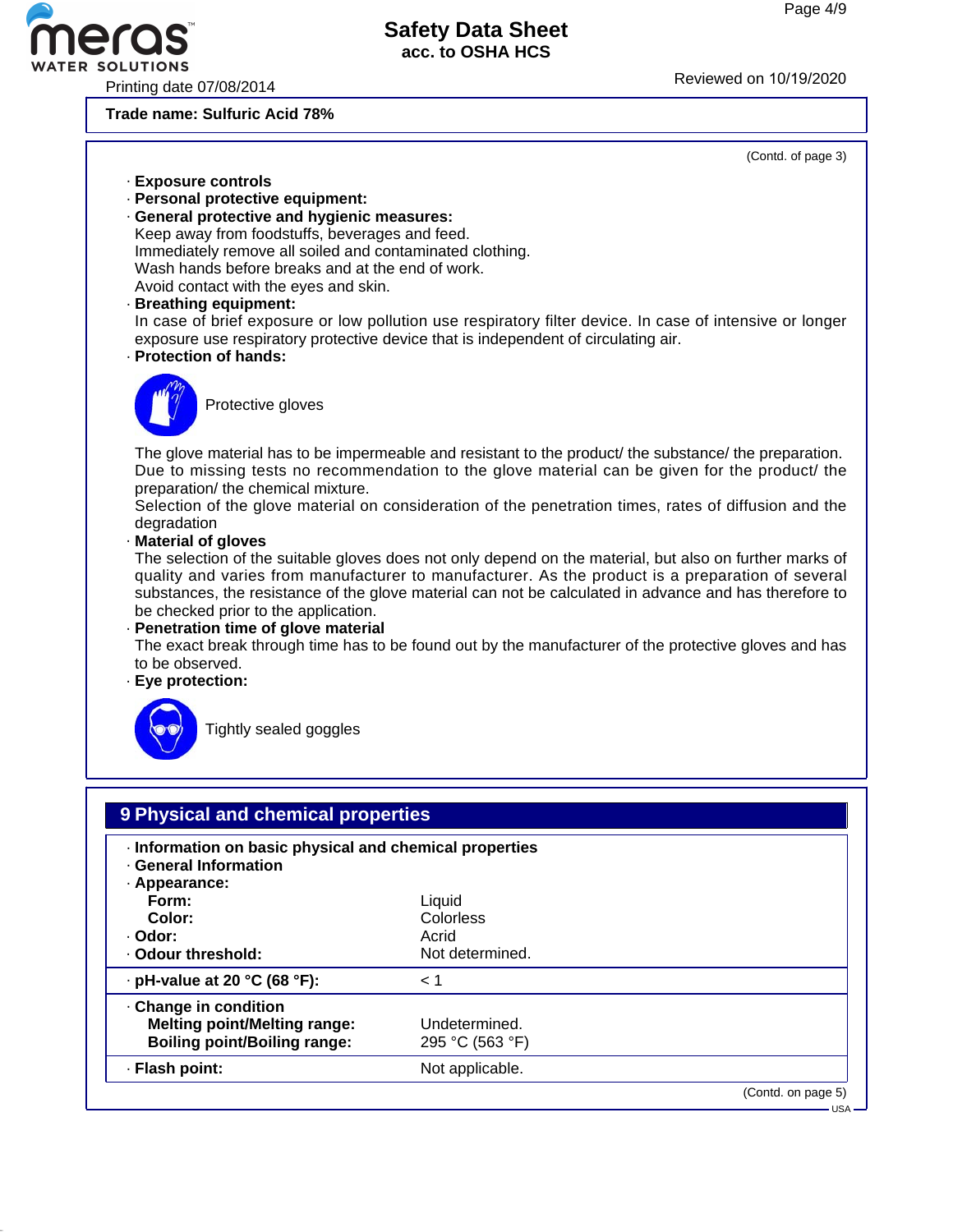

**Trade name: Sulfuric Acid 78%**

|                                                                                | (Contd. of page 4)                                                       |  |
|--------------------------------------------------------------------------------|--------------------------------------------------------------------------|--|
| · Flammability (solid, gaseous):                                               | Not applicable.                                                          |  |
| · Ignition temperature:                                                        |                                                                          |  |
| <b>Decomposition temperature:</b>                                              | Not determined.                                                          |  |
| · Auto igniting:                                                               | Product is not selfigniting.                                             |  |
| · Danger of explosion:                                                         | Product does not present an explosion hazard.                            |  |
| <b>Explosion limits:</b><br>Lower:<br>Upper:                                   | Not determined.<br>Not determined.                                       |  |
| · Vapor pressure:                                                              | Not determined.                                                          |  |
| · Density:<br>· Relative density<br>· Vapor density<br><b>Evaporation rate</b> | Not determined.<br>Not determined.<br>Not determined.<br>Not determined. |  |
| · Solubility in / Miscibility with<br>Water:                                   | Fully miscible.                                                          |  |
| - Partition coefficient (n-octanol/water): Not determined.                     |                                                                          |  |
| · Viscosity:<br>Dynamic:<br>Kinematic:                                         | Not determined.<br>Not determined.                                       |  |
| · Solvent content:<br><b>Organic solvents:</b><br>Other information            | $0.0\%$<br>No further relevant information available.                    |  |

## **10 Stability and reactivity**

- · **Reactivity**
- · **Chemical stability**
- · **Thermal decomposition / conditions to be avoided:**

No decomposition if used according to specifications.

- · **Possibility of hazardous reactions** No dangerous reactions known.
- · **Conditions to avoid** No further relevant information available.
- · **Incompatible materials:** No further relevant information available.
- · **Hazardous decomposition products:** No dangerous decomposition products known.

## **11 Toxicological information**

- · **Information on toxicological effects**
- · **Acute toxicity:**
- · **Primary irritant effect:**
- · **on the skin:** Strong caustic effect on skin and mucous membranes.
- · **on the eye:** Strong caustic effect.
- · **Sensitization:** No sensitizing effects known.
- · **Additional toxicological information:**

The product shows the following dangers according to internally approved calculation methods for preparations:

(Contd. on page 6)

 $-1$ ISA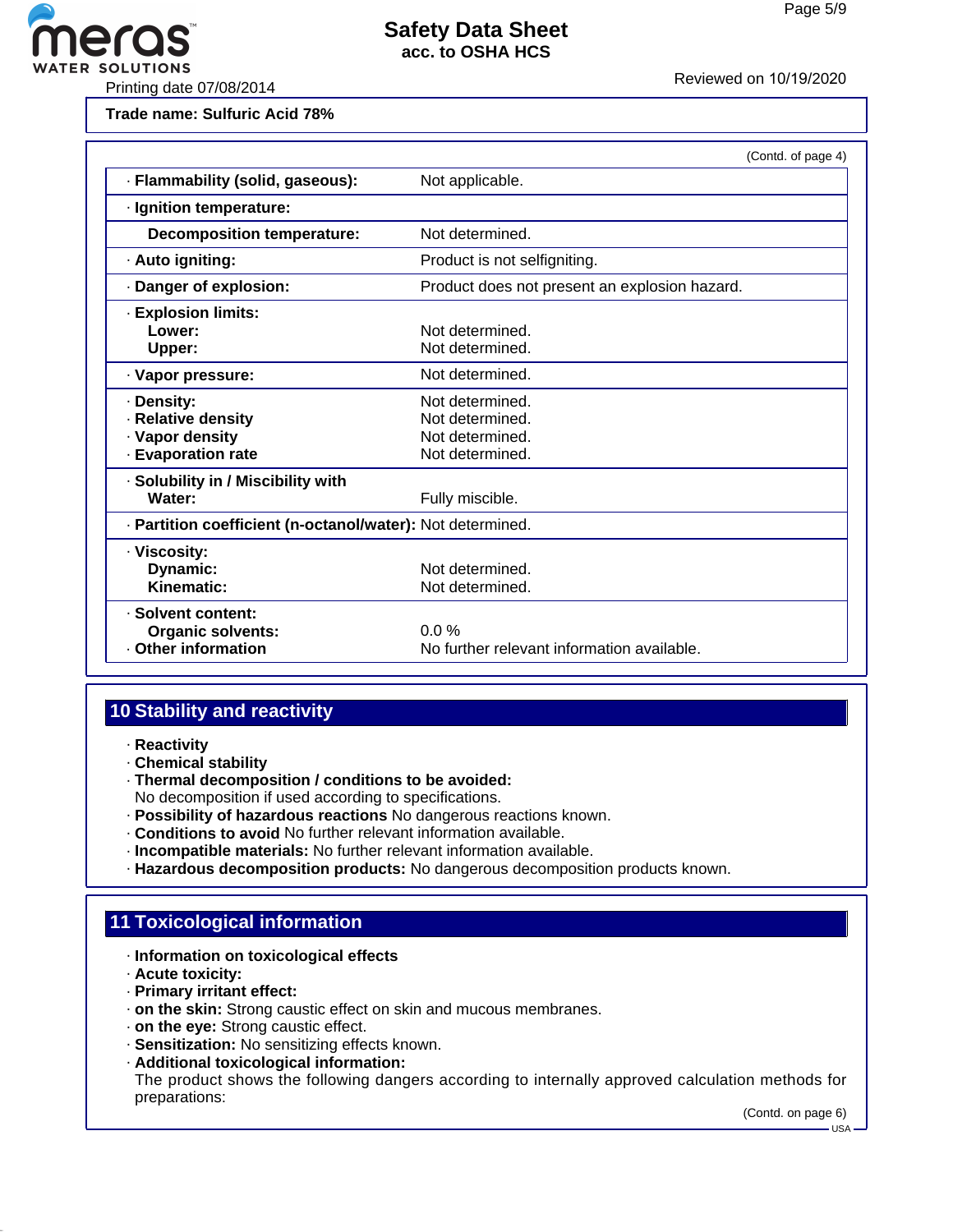#### **Trade name: Sulfuric Acid 78%**

**Corrosive** 

Swallowing will lead to a strong caustic effect on mouth and throat and to the danger of perforation of esophagus and stomach.

#### · **Carcinogenic categories**

· **IARC (International Agency for Research on Cancer)**

7664-93-9 Sulfuric Acid 1

#### · **NTP (National Toxicology Program)**

7664-93-9 Sulfuric Acid K

## **12 Ecological information**

- · **Toxicity**
- · **Aquatic toxicity:** No further relevant information available.
- · **Persistence and degradability** No further relevant information available.
- · **Behavior in environmental systems:**
- · **Bioaccumulative potential** No further relevant information available.
- · **Mobility in soil** No further relevant information available.
- · **Additional ecological information:**
- · **General notes:**

Water hazard class 1 (Self-assessment): slightly hazardous for water

Do not allow undiluted product or large quantities of it to reach ground water, water course or sewage system.

Must not reach bodies of water or drainage ditch undiluted or unneutralized.

Rinse off of bigger amounts into drains or the aquatic environment may lead to decreased pH-values. A low pH-value harms aquatic organisms. In the dilution of the use-level the pH-value is considerably increased, so that after the use of the product the aqueous waste, emptied into drains, is only low water-dangerous.

- · **Results of PBT and vPvB assessment**
- · **PBT:** Not applicable.
- · **vPvB:** Not applicable.
- · **Other adverse effects** No further relevant information available.

## **13 Disposal considerations**

- · **Waste treatment methods**
- · **Recommendation:**

Must not be disposed of together with household garbage. Do not allow product to reach sewage system.

- · **Uncleaned packagings:**
- · **Recommendation:** Disposal must be made according to official regulations.
- · **Recommended cleansing agent:** Water, if necessary with cleansing agents.

#### **14 Transport information**

· **UN-Number**

· **DOT, IMDG, IATA** UN1830

(Contd. on page 7)  $-11S_A$ 



(Contd. of page 5)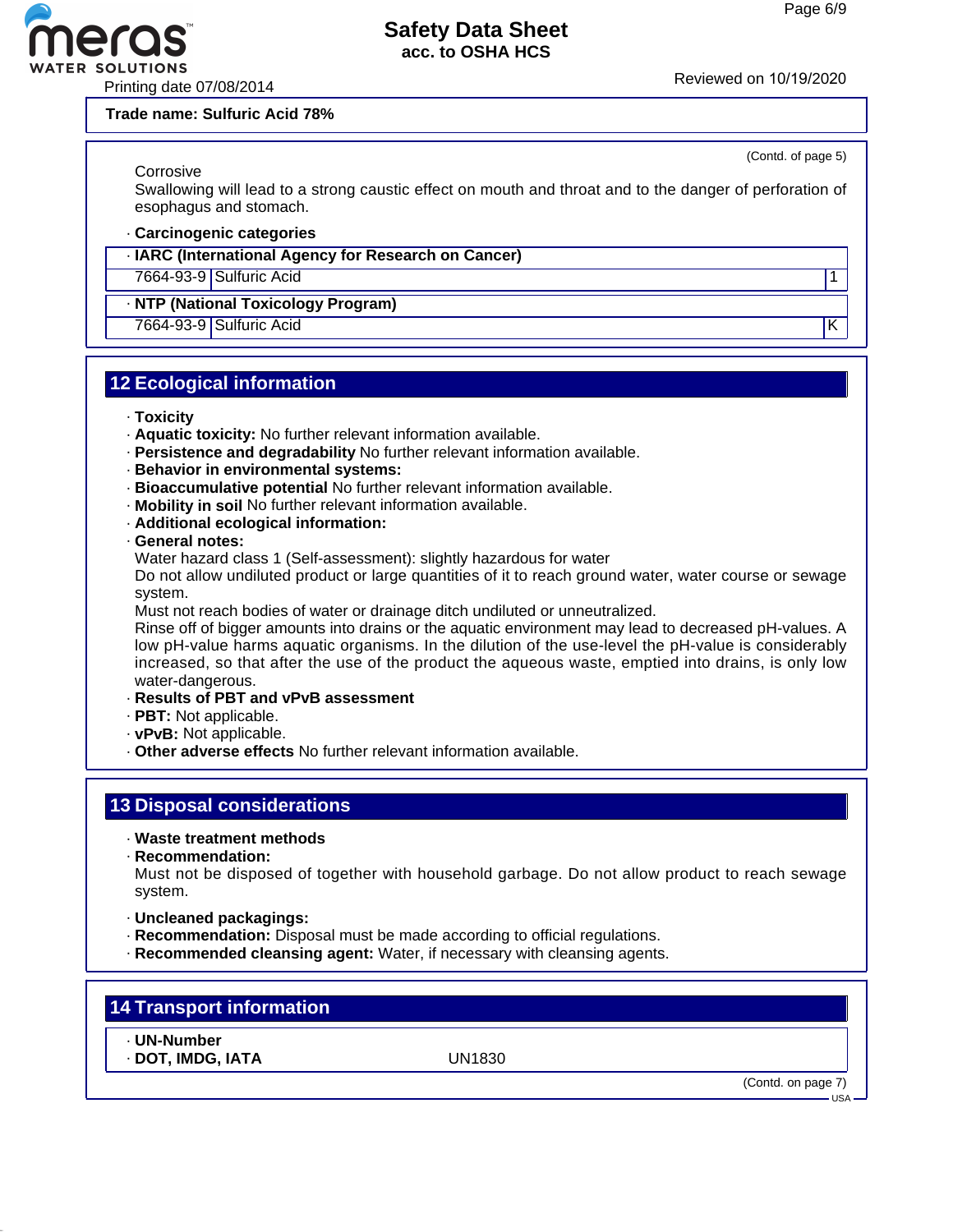eras<sup>®</sup>

VATER SOLUTIONS<br>Printing date 07/08/2014 Printing date 07/08/2014

**Trade name: Sulfuric Acid 78%**

|                                                                              | (Contd. of page 6)                     |
|------------------------------------------------------------------------------|----------------------------------------|
| · UN proper shipping name<br>$\cdot$ DOT<br>· IMDG, IATA                     | Sulfuric acid<br><b>SULPHURIC ACID</b> |
| · Transport hazard class(es)                                                 |                                        |
| · DOT                                                                        |                                        |
| RROSI                                                                        |                                        |
| · Class                                                                      | 8 Corrosive substances.                |
| · Label                                                                      | 8                                      |
| · IMDG, IATA                                                                 |                                        |
| . Class                                                                      | 8 Corrosive substances.                |
| · Label                                                                      | 8                                      |
| · Packing group<br>· DOT, IMDG, IATA                                         | $\mathbf{II}$                          |
| · Environmental hazards:<br>· Marine pollutant:                              | <b>No</b>                              |
| · Special precautions for user                                               | Warning: Corrosive substances          |
| · Danger code (Kemler):                                                      | 80                                     |
| · EMS Number:<br>· Segregation groups                                        | $F-A.S-B$<br>Acids                     |
|                                                                              |                                        |
| · Transport in bulk according to Annex II of<br>MARPOL73/78 and the IBC Code | Not applicable.                        |
| · UN "Model Regulation":                                                     | UN1830, Sulfuric acid, 8, II           |

## **15 Regulatory information**

- · **Safety, health and environmental regulations/legislation specific for the substance or mixture** · **Sara**
- · **Section 355 (extremely hazardous substances):**
- All ingredients are listed.
- · **Section 313 (Specific toxic chemical listings):**
- All ingredients are listed.
- · **TSCA (Toxic Substances Control Act):**
- All ingredients are listed.
- · **Proposition 65**
- · **Chemicals known to cause cancer:**
- None of the ingredients is listed.

(Contd. on page 8)

 $-USA$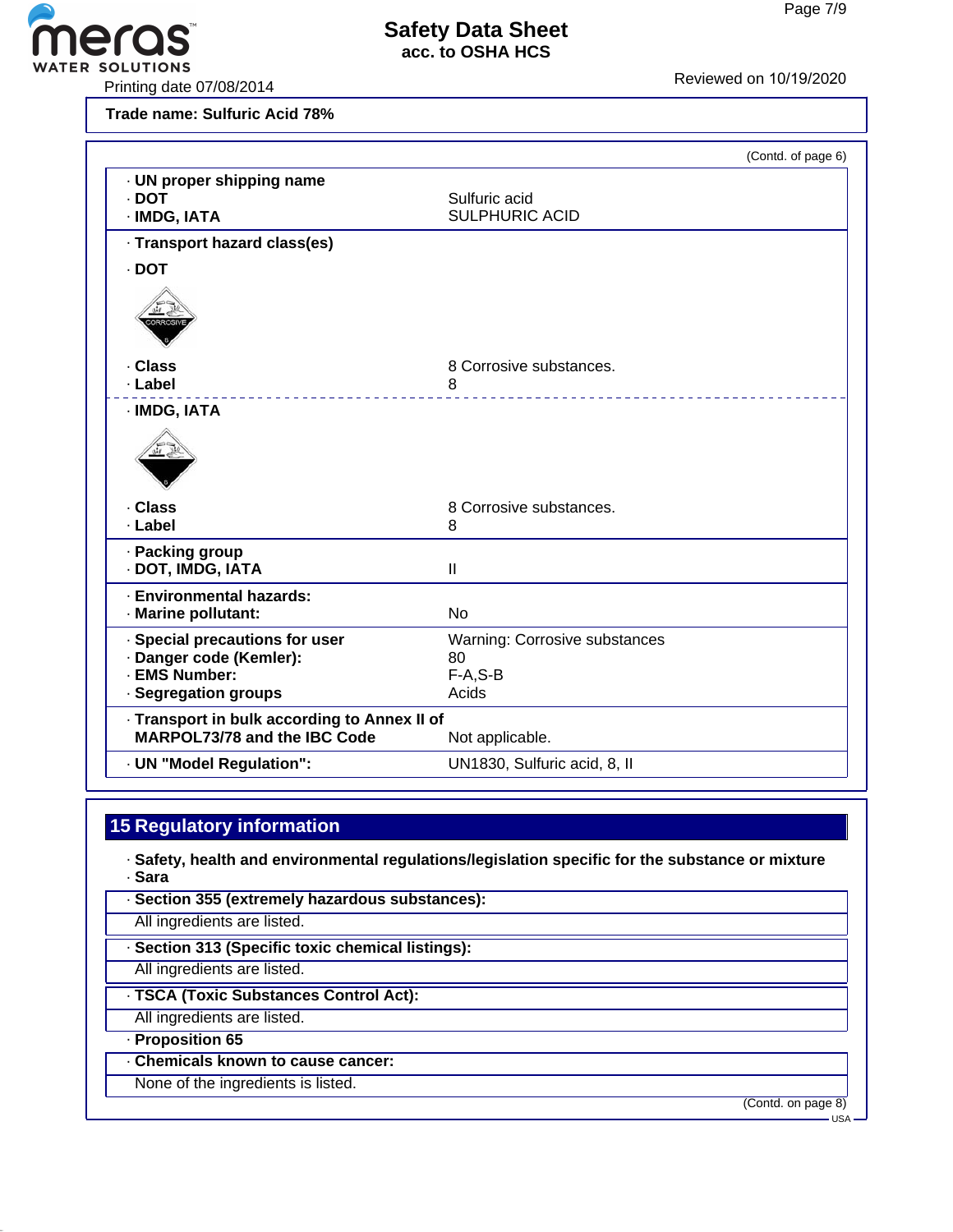

Printing date 07/08/2014<br>
Reviewed on 10/19/2020<br>
Reviewed on 10/19/2020

**Trade name: Sulfuric Acid 78%**

|                                                             | (Contd. of page 7) |
|-------------------------------------------------------------|--------------------|
| Chemicals known to cause reproductive toxicity for females: |                    |
| None of the ingredients is listed.                          |                    |
| Chemicals known to cause reproductive toxicity for males:   |                    |
| None of the ingredients is listed.                          |                    |
| Chemicals known to cause developmental toxicity:            |                    |
| None of the ingredients is listed.                          |                    |

#### · **Carcinogenic categories**

· **EPA (Environmental Protection Agency)**

None of the ingredients is listed.

· **TLV (Threshold Limit Value established by ACGIH)**

7664-93-9 Sulfuric Acid A2

· **NIOSH-Ca (National Institute for Occupational Safety and Health)**

None of the ingredients is listed.

· **OSHA-Ca (Occupational Safety & Health Administration)**

None of the ingredients is listed.

· **Product related hazard informations:** The product has been classified and marked in accordance with directives on hazardous materials.

· **Hazard symbols:**



- · **Hazard-determining components of labeling:** Sulfuric Acid
- · **Risk phrases:** Causes severe burns.
- · **Safety phrases:**

In case of contact with eyes, rinse immediately with plenty of water and seek medical advice. Wear suitable protective clothing, gloves and eye/face protection.

In case of accident or if you feel unwell, seek medical advice immediately (show the label where possible).

This material and its container must be disposed of as hazardous waste.

· **Chemical safety assessment:** A Chemical Safety Assessment has not been carried out.

## **16 Other information**

This information is based on our present knowledge. However, this shall not constitute a guarantee for any specific product features and shall not establish a legally valid contractual relationship.

· **Department issuing MSDS:** Environment protection department.

· **Contact:** SDS Coordinator Meras Water Solutions (866) 899-9762 info@meras.com

(Contd. on page 9)

 $-$ USA